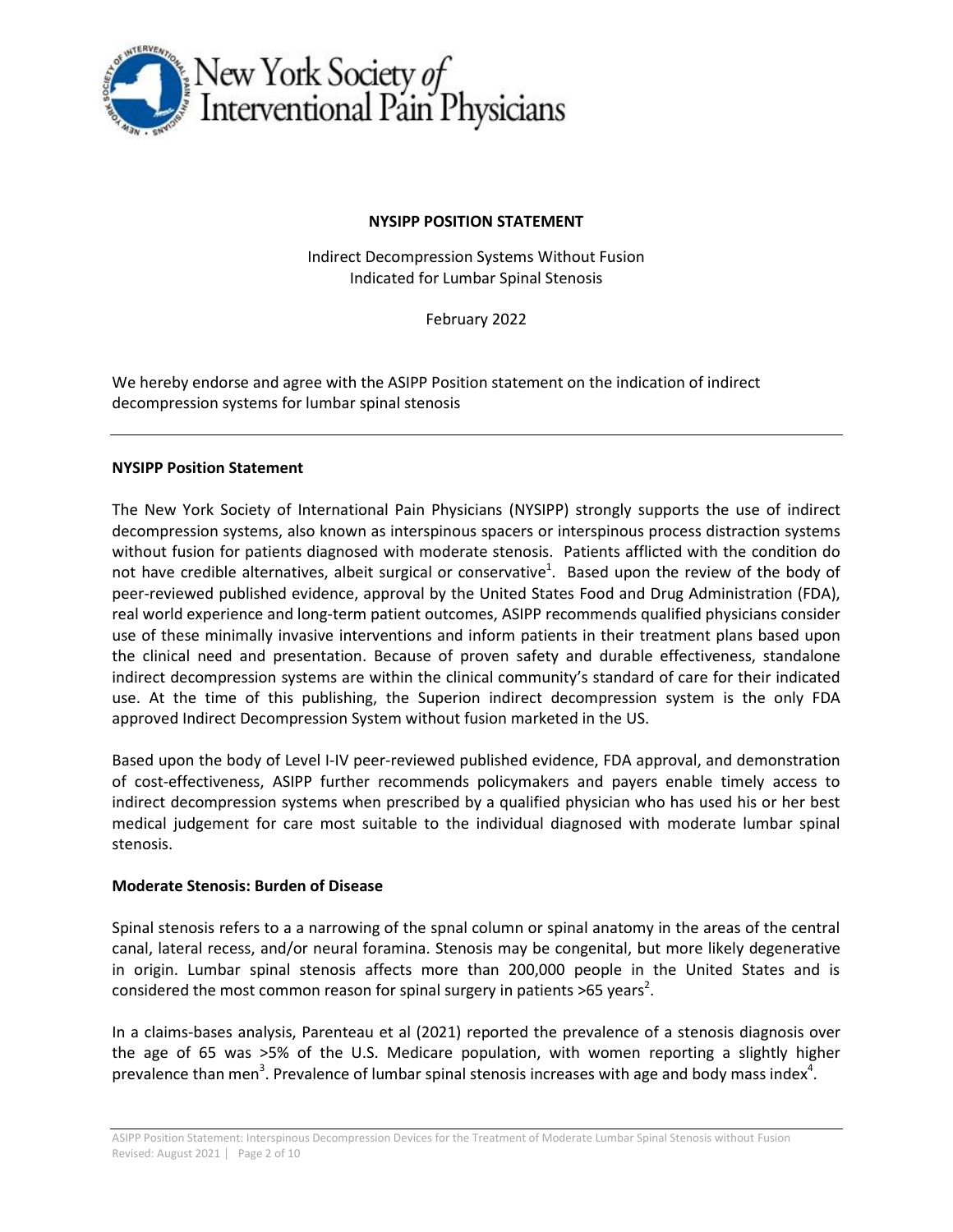

While the degree of stenosis on the imaging study is important, in clinical practice the clinician should correlate the clinical findings with the degree of stenosis evident on the imaging study. As with interpretation of all imaging studies, clinical correlation is important. In the study that supported FDA approval and the indications for use, moderate degenerative lumbar spinal stenosis, is defined as follows:

- $\circ$  25% to 50% reduction in the central canal and/or nerve root canal (subarticular, neuroforaminal) compared to the adjacent levels on radiographic studies, with radiographic confirmation of any one of the following:
- o Evidence of thecal sac and/or cauda equina compression
- $\circ$  Evidence of nerve root impingement (displacement or compression) by either osseous or non-osseous elements
- o Evidence of hypertrophic facets with canal encroachment

AND associated with the following clinical signs:

- o Presents with moderately impaired Physical Function (PF) defined as a score of ≥ 2.0 of the Zurich Claudication Questionnaire (ZCQ)
- o Ability to sit for 50 minutes without pain and to walk 50 feet or more.

## **Clinical Presentation**

Primary symptoms associated lumbar spinal stenosis include neurogenic claudication with back and leg pain, sensory loss, as well as weakness in the legs. More pronounced spinal stenosis may be presented through lower extremity weakness, muscle cramping, numbness and imbalance in gait. Symptoms are exacerbated by standing or walking, and extension of the spine. Short term relief may be observed when the patient is sitting or in flexion.

In addition to neurogenic claudication, lumbar spinal stenosis can present with symptoms that are more radicular in nature. As reported by Genevay and Atlas (2010)<sup>5</sup>, "[u]nlike neurogenic claudication that is more commonly bilateral and associated with central canal stenosis, radicular symptoms due to spinal stenosis are more often unilateral and related to stenosis of the lateral recess or the foraminal canal. In these cases, patients tend to be younger and often have pain at rest and at night which is increased by the Valsalva maneuver. Leg pain is often described as severe and radicular in distribution and may be exacerbated with lumbar extension to the painful side (Kemp's test)<sup>6</sup>. Examination findings may include a limited lumbar range of motion especially in extension, focal motor weakness in a specific root distribution, variable straight-leg tension signs, and diminished subjective sensation and reflexes in specific root distributions". In adults over the age of sixty, spondylosis (degenerative arthritis affecting the spine) is the most common cause of stenosis.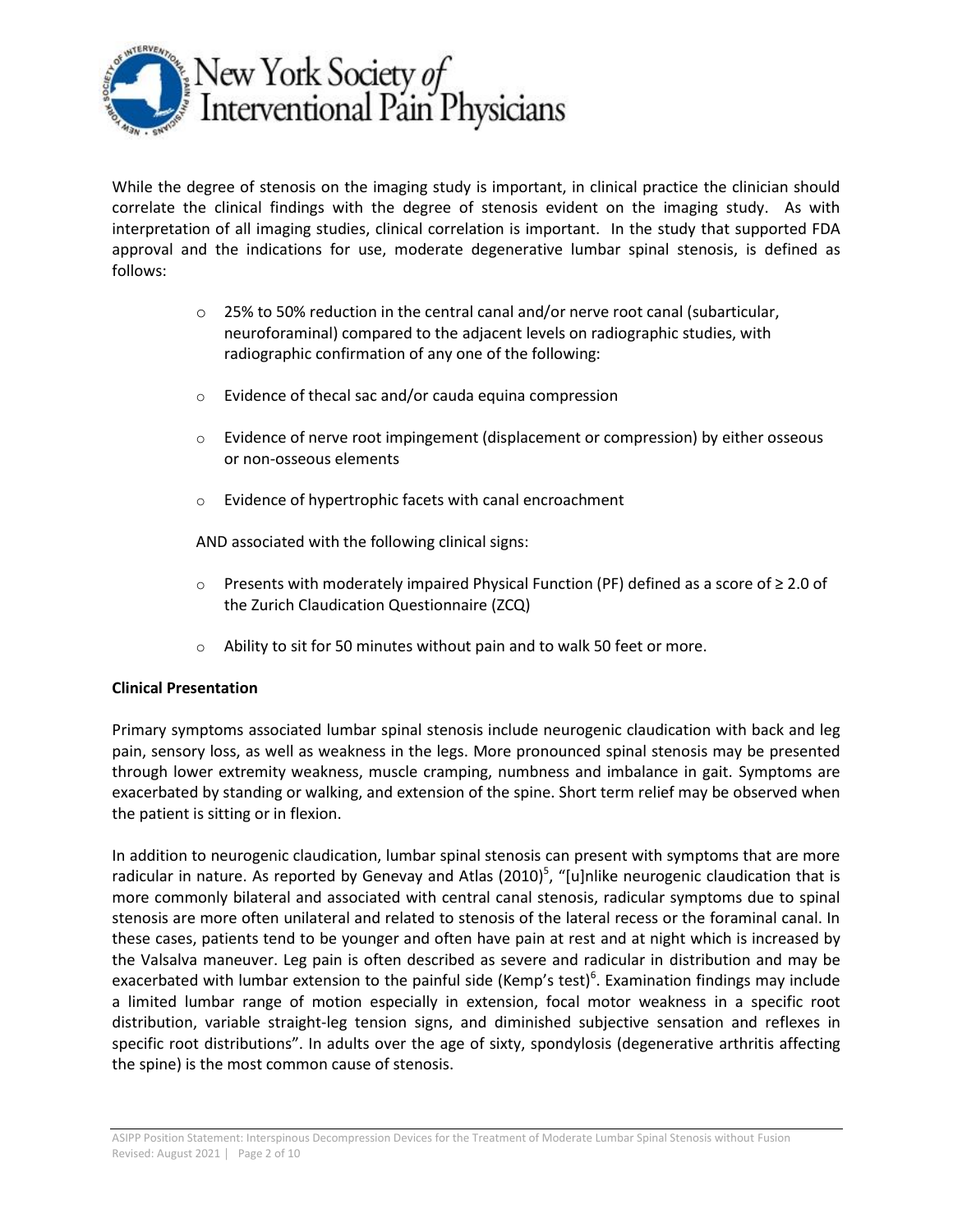

In their expert consensus on identifying the top six factors most important in the clinical diagnosis of lumbar spinal stenosis, Tomkins-Lane et al  $(2016)^7$  reported "leg or buttock pain while walking," "flex forward to relieve symptoms," "feel relief when using a shopping cart or bicycle," "motor or sensory disturbance while walking," "normal and symmetric foot pulses," "lower extremity weakness," and "low back pain."

# **Poor Operative and Non-Operative Alternatives**

Conservative options including physiotherapy, bracing, cane, opioid and non-opioid medications, and exercises are offered, but in practice, the lack of consistent and durable relief with these options decreases the usefulness for the patients afflicted with spinal stenosis. Even epidural injections, with or without steroids, though effective in some cases, are often precluded due to the dose of steroids that the patient can receive<sup>8</sup>. In many cases, the epidural injections may provide temporary relief, but over the longer term, benefits of the therapy fade, leading the patients to seek surgical solutions. Cairns et al found persistent conservative care (>12 weeks) for lumbar spinal stenosis showed only minimal improvement in pain and function. Compared with extending conservative therapies or traditional spine surgery, interspinous lumbar decompression reduces both direct and indirect costs associated with lumbar spinal stenosis. Additionally, the costs of these conservative care options are not insignificant<sup>9</sup>. Nonetheless, contemporary algorithms advocate for conservative care before indirect decompression systems <sup>10</sup>. Diwan et al (2019) recommend the use of minimally invasive indirect decompression systems which deliver indirect decompression for moderate lumbar spinal stenosis after a treatment of 6 months of conservative care. ASIPP recommends conservative care for at least 6 months, the choice of what options for which should be individualized to the specific needs of the patients and be at the discretion of the treating physician.

The other extreme of the therapeutic spectrum viz open spinal surgery - with or without fusion - is reserved for those with severe spinal stenosis, cauda equina syndrome, instability, or severe scoliosis. This is because the benefits of surgery, even in the best-case scenarios is time limited, the perioperative morbidity and mortality are higher with open spinal surgeries, and the hospital stays and post-surgical rehabilitation requiring skilled nursing facility costs are greater with open spine surgeries<sup>11</sup>. Published literature questions the benefits of complex fusion over simple laminectomy<sup>12</sup>. Regardless of outcomes, the rates of simple decompression surgery and simple fusions have declined, while complex fusion surgery increased from 1.3 per 100,000 (just under 1% of operations) to 19.9 per 100,000 (14.6% of operations), a 15-fold increase (2002-2007). Adjusted mean hospital charges for complex fusion procedures were \$80,888 compared to \$23,724 for decompression alone<sup>13</sup>. Thus, there is a large unmet need, and a void in the therapeutic armamentarium $^{14}$ .

Even if surgery was a credible option, in many cases the concurrent co-morbidities preclude surgical intervention due to the perioperative morbidity and mortality. In such cases, indirect decompression systems may be the only credible and durable option<sup>15</sup>.

ASIPP Position Statement: Interspinous Decompression Devices for the Treatment of Moderate Lumbar Spinal Stenosis without Fusion Revised: August 2021 | Page 2 of 10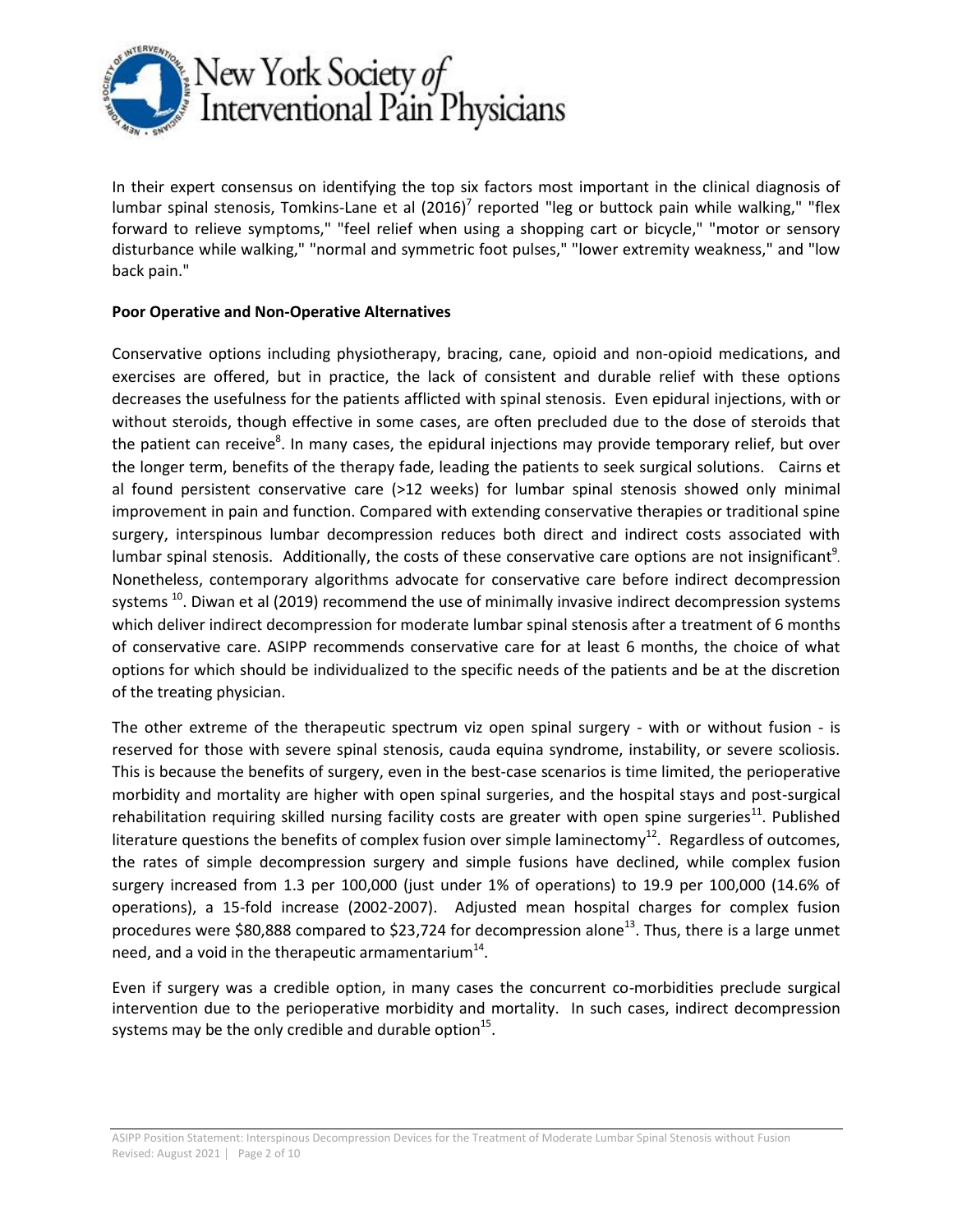

## **Physician Qualification & Patient Selection**

Physician Qualifications

Implantation of indirect decompression systems without fusion should be performed only by qualified physicians, trained in the management of patients suffering from lumbar spinal stenosis and experienced in the placement of devices for whom patients would be indicated.

Inadequate Response or Contraindicated for Conservative Therapies

Conservative care of no less than six months in duration should be provided to patients before implantation of indirect decompression systems. Physicians must be granted latitude based upon their clinical training, experience and what the physician and patient determine are best for the individual based upon circumstances unique to the individual. Conservative care may include, but is not limited to:

- $\circ$  Physical therapy for a duration of four to six weeks may be employed to reduce patient pain, disability and reliance of pain medication<sup>16</sup>. Studies report patients who have undergone physical therapy in advance of surgery furthermore enjoy faster recovery times $^{17}$ .
- o Modification in the patient's activities of daily living may be considered. Sustainability and patient compliance, however, must be considered for each patient relative to other clinical and psychological needs, age, occupation, vocation, and geography.
- o Oral medications including the use of non-narcotic analgesics and opiates may be prescribed. Physicians must use care and avoid negative drug-to-drug interactions and consider long-term effects of medications on other anatomical systems (e.g. longer-term use of NSAIDs and their association with gastrointestinal issues) $^{18}$ . Neuropathic medications are ineffective and often are poorly tolerated by the elderly affected with the condition, frequently leading to discontinuation<sup>19</sup>. Thus, while the CDC 2016 guidelines mandates the use of non-opioid therapies or allows opioid doses of up to 90mg morphine equivalent<sup>20</sup>, these drugs are neither safe nor effective for the elderly patients afflicted with symptomatic neurogenic intermittent claudication pain spinal stenosis. Caution is warranted in the use of opioid therapy for the elderly, given the paucity of published evidence demonstrating efficacy for lumbar spinal stenosis in this population. Opiates are known to cause dependence, drowsiness, constipation (symptoms that are of particular concern in the elderly) and prove costly to the patient and health care system<sup>21</sup>.
- $\circ$  Epidural steroid injections may be used to relieve neck, arm, leg and back pain caused by inflamed spinal nerves from lumbar spinal stenosis. ASIPP published guidelines recommend the use of fluoroscopically-guided caudal epidural injections, as well as for fluoroscopically guided lumbar interlaminar epidural injections. The evidence for lumbar transforaminal epidural injections is Level IV to III with moderate recommendation with fluoroscopically guided lumbar transforaminal epidural injections for long-term improvement. The evidence for percutaneous adhesiolysis in lumbar spinal stenosis is based on relevant, moderate to high quality randomized controlled clinical trials, observational studies, and systematic reviews<sup>22</sup>.

ASIPP Position Statement: Interspinous Decompression Devices for the Treatment of Moderate Lumbar Spinal Stenosis without Fusion Revised: August 2021 │ Page 2 of 10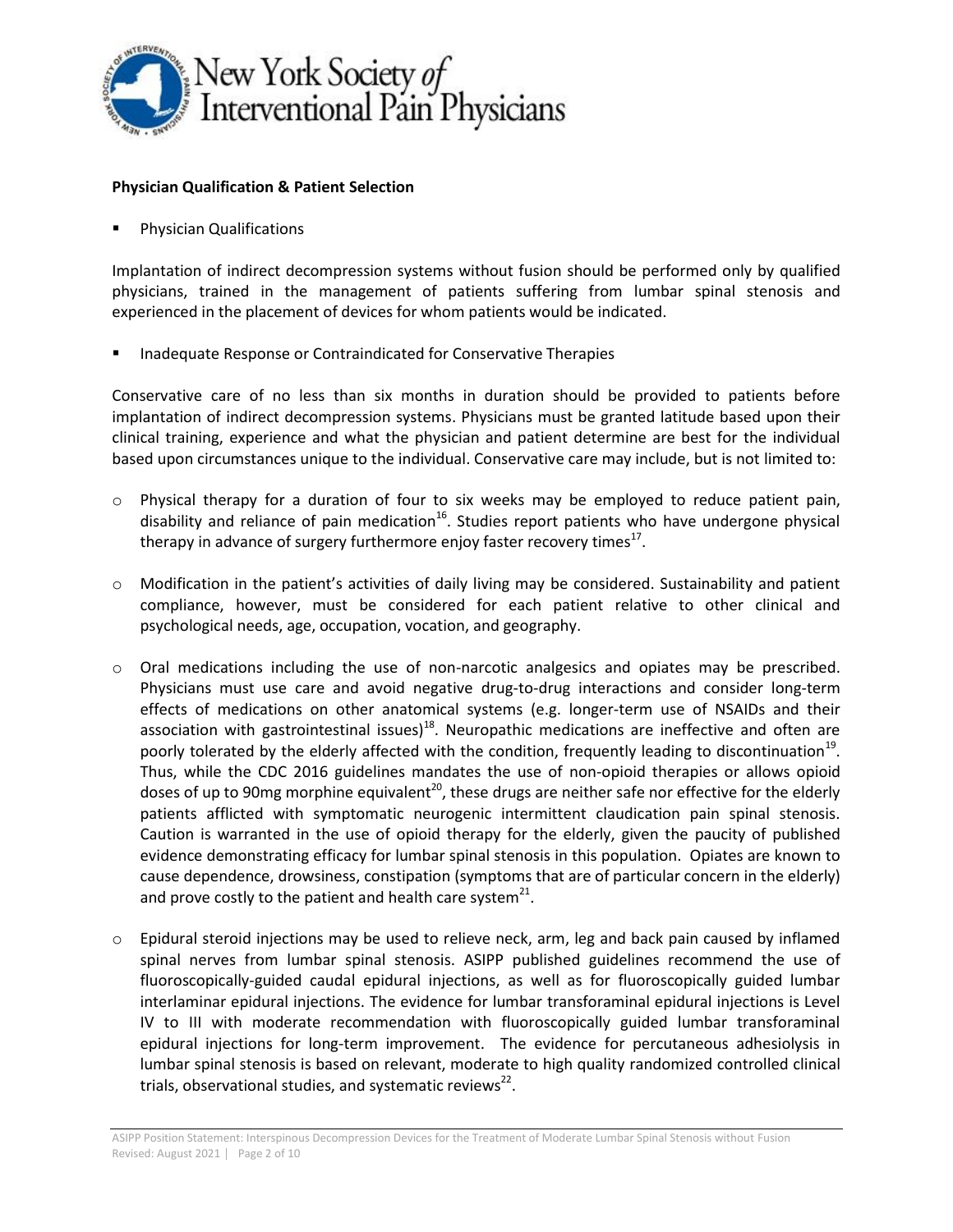

Patients refractory to conservative care, or those for whom conservative therapies are not indicated and who otherwise meet the indications for use of indirect decompression systems without fusion for moderate stenosis should be considered. Considering poor outcomes with the conservative options, both independent reviews and Health and Human Services (HHS) best practices report call for early interventional pain management evaluation and treatment of all pain patients, including the elderly afflicted with spinal stenosis<sup>23</sup>. In the Joint ASIPP-NANS 2019 fact sheet, ASIPP reiterated its support of the 2019 HHS Best practices report that advocates for interventional pain therapies including indirect decompression systems.

Radiographic Confirmation

Imaging studies are correlative with presentation of the patient's signs and symptoms. Given their high sensitivity and specificity, magnetic resonance imaging (MRI) or computed tomography (CT) myelogram studies may be used to confirm diagnosis of lumbar spinal stenosis $^{24}$ .

Informed Consent

Treatment options, risks associated with conservative care, epidural injections, opioid use and surgical options must be well understood by the patient when developing care plans for the individual. Physicians must ensure informed consent of the patient.

Contraindications and Relative Contraindications

The use of indirect decompression systems are contraindicated for patients with severe osteoporosis, spondylolisthesis with dynamic instability (as defined by >5mm movement between flexion and extension roentgenograms, greater than Grade 1 spondylolisthesis, allergies to titanium or titanium alloy, cauda equina syndrome, scoliosis (Cobb angle >10 degrees) and morbid obesity defined as a body mass index >40. Active systemic and local infection are also contraindications.

Likewise, patients with previous open laminectomy and or fusion at the target level are considered to be inappropriate, but not patients who have had minimally invasive lumbar spinal decompression or other percutaneous procedures where the spinous process and the lamina are preserved.

## **Evidence-Based Rationale**

Indirect decompression systems used to treat moderate lumbar spinal stenosis are implanted posteriorly using minimally invasive techniques without disruption to the osseous or ligamentous tissue. Implantation typically occurs within the hospital outpatient or ambulatory surgical center, using cannulas under fluoroscopic guidance. Contraindications for indirect decompression systems include patients at risk for spinous process fracture (e.g. severe osteoporosis), spondylolisthesis with dynamic instability >than Grade 1<sup>25</sup>. Allergies to titanium or titanium alloy, cauda equina syndrome, scoliosis (Cobb angle >10 degrees) and morbid obesity defined as a body mass index >40.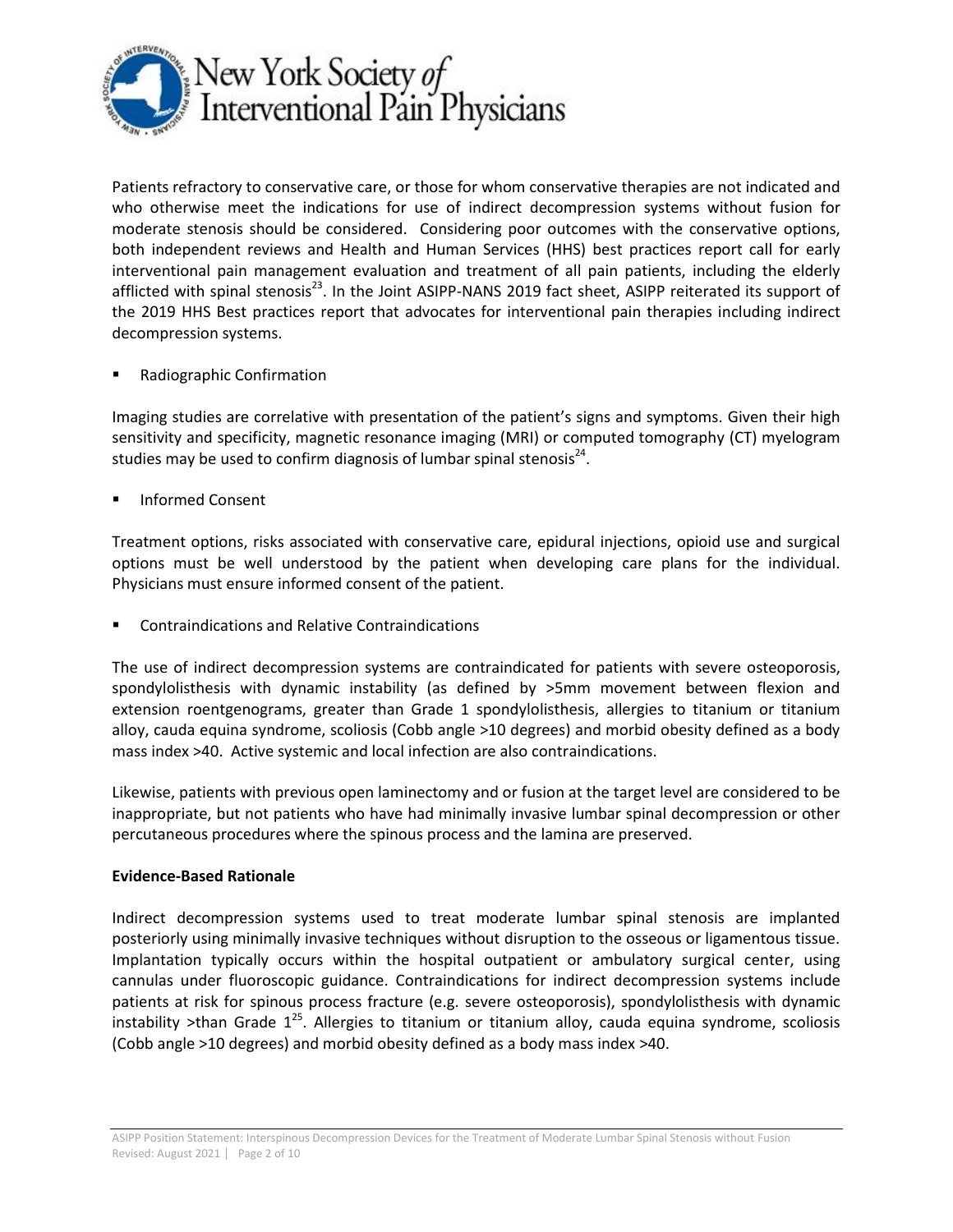

Mechanisms of action associated with indirect decompression systems of the spinal cord and nerve roots lead to immediate symptom relief<sup>26</sup>. Cadaveric studies have shown increases in the spinal dimensions. For example, Falowski et al  $(2019)^{27}$  Table 1 details increases in canal and foraminal dimensions following implantation of an indirect decompression system.

Results from a prospective, randomized controlled clinical trial were published by Patel et al  $(2015)^{28}$ . This Level Ib evidence found the Superion indirect decompression system [Boston Scientific; Marlborough MA] relieved moderate lumbar spinal stenosis through two years post implant. Twentynine sites enrolled 391 patients, randomized to the index procedure or FDA approved control [X-STOP; Medtronic, Minneapolis MN]. At two years post implant, study subjects reported a 70% reduction in leg pain, 68% reduction in back pain, and clinical success measured by the Oswestry Disability Index (ODI) achieved in 65% of the patients. Superion success rates were reported as 99.5% for the index procedure, and 99.0% for the control.

There were no reported instances of device component fracture, disassembly or collapse. There was no device dislodgement for the index procedure, while 11.9% reported for control subjects. Use of the stand-alone indirect decompression system preserves treatment options and may obviate the need for decompressive laminectomy and or fusion in the majority of patients carefully selected and within the approved indications for use<sup>29</sup>.

Long-term outcomes reported at five-years post implantation have demonstrated sustained and durable treatment effect. Nunley et al  $(2017)^{30}$  reported 84% of patients demonstrated clinical success on at least two of three ZCQ domains. Individual ZCQ domain success rates were 75%, 81% and 90% for ZCQss, ZCQpf, and ZCQps, respectively. Leg and back pain success rates were 80% and 65%, respectively, and the success rate for ODI was 65%. Percentage improvements over baseline were 42%, 39%, 75%, 66%, and 58% for ZCQss, ZCQpf, leg and back pain VAS, and ODI, respectively (all *P*<0.001). Within-group effect sizes were classified as very large for four of five clinical outcomes (i.e., >1.0; all *P*<0.0001). Seventy-five percent of patients were free from reoperation, revision, or supplemental fixation at their index level at five years.

As noted earlier, physicians and patients must consider long-term effects of medications, drug interactions, as well as risks associated with opiates. This is particularly important when considering most patients are above the age of 65, may require polytherapy for treatment of other medical conditions or may be contraindicated for certain drugs or other therapeutic options. Standalone indirect decompression systems indicated for use in moderate stenosis patients have been shown to decrease the proportion of opioid users by 85% through five-years following the index procedure<sup>31</sup>. Specifically, a reduction in the proportion of those using opioids to manage their lumbar spinal stenosis symptoms.

To collect real-world outcomes, a registry for patients treated with interspinous indirect decompression spacers for lumbar spinal stenosis with intermittent neurogenic claudication was conducted. Tekmeyster et al (2019)<sup>32</sup> evaluated data from three-hundred sixteen physicians at 86 clinical sites located within the United States. Patient data were captured from in-person interviews and a phone survey. Outcomes included intraoperative blood loss, procedural time, leg and back pain severity (100 mm VAS), patient

ASIPP Position Statement: Interspinous Decompression Devices for the Treatment of Moderate Lumbar Spinal Stenosis without Fusion Revised: August 2021 | Page 2 of 10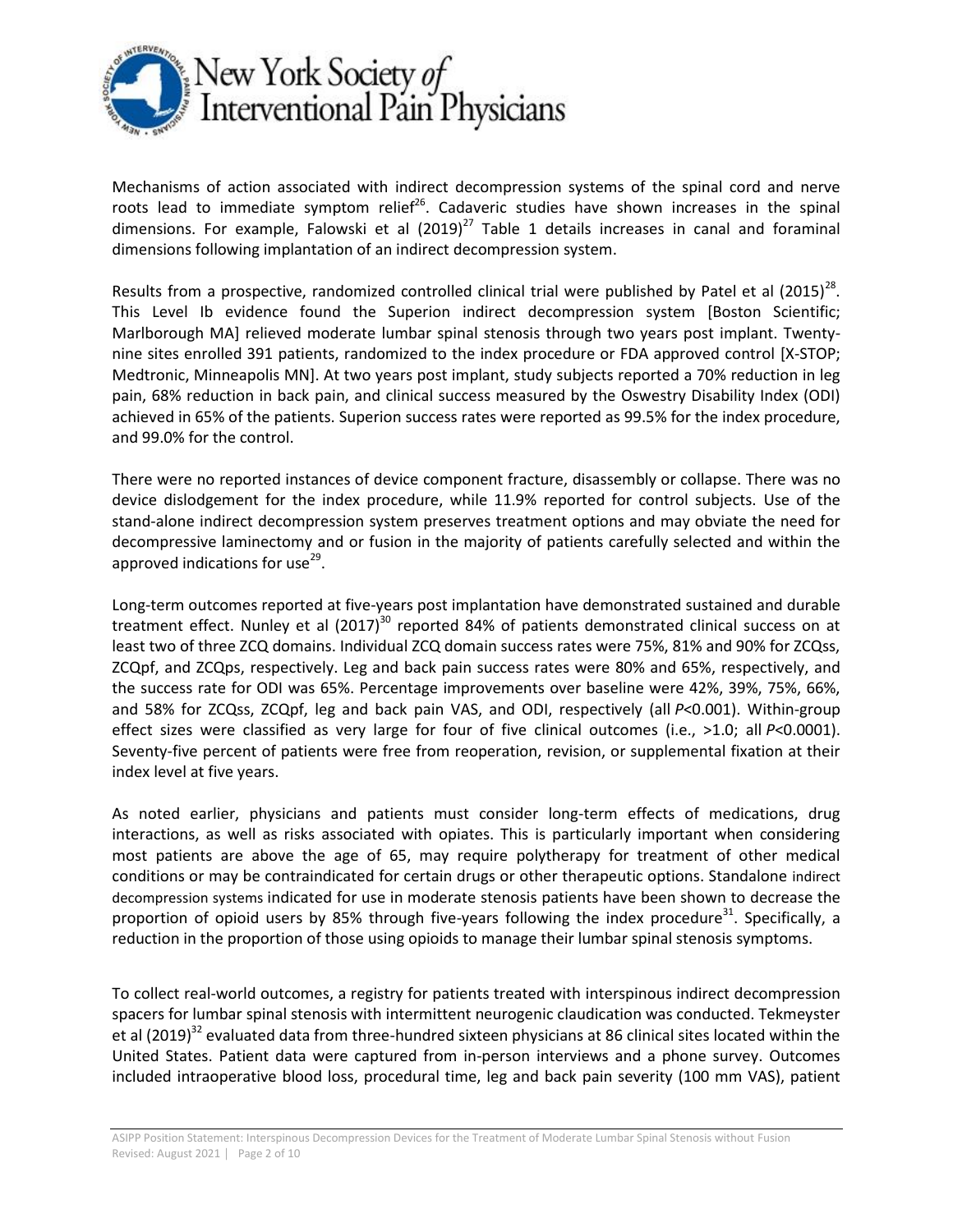

satisfaction and treatment approval at 3 weeks, 6 and 12 months. The mean age of registry patients was 73.0  $\pm$  9.1 years of which 54% were female. Mean leg pain severity decreased from 76.6  $\pm$  22.4 mm preoperatively to 30.4 ± 34.6 mm at 12 months, reflecting an overall 60% improvement. Corresponding responder rates were 64% (484 of 751), 72% (1,097 of 1,523) and 75% (317 of 423) at 3 weeks, 6 months and 12 months, respectively. Back pain severity improved from 76.8  $\pm$  22.2 mm preoperatively to 39.9  $\pm$ 32.3 mm at 12 months (48% improvement); 12-month responder rate of 67% (297 of 441). For patient satisfaction at 3 weeks, 6 months and 12 months, 89%, 80%, and 80% were satisfied or somewhat satisfied with their treatment and 90%, 75%, and 75% would definitely or probably undergo the same treatment again. In the phone survey, the rate of revision was 3.6% (51 of 1,426).

For elderly patients suffering from significant comorbidities, implantation of indirect decompression systems were successfully shown to treat these patients at one or two levels. Doing so, Hartman et al (2019) reported avoidance of open spine surgery, anesthesia and risk of hospitalization commonly associated with this vulnerable patient population $^{33}$ .

Diwan et al (2019) published their care algorithm based upon review of published evidence following inadequate response or failure of conservative care<sup>34</sup>. Researchers recommend the use of minimally invasive indirect decompression systems which deliver indirect decompression for moderate lumbar spinal stenosis. Implantation of these devices were supported due to long-term comparative trials and durability of treatment effect.

# **Cost Effectiveness**

Using a Markov model evaluating cost-effectiveness of three treatment strategies for lumbar spinal stenosis, Parker et al (2015) concluded indirect decompression system implantation fell well below the QALY threshold of \$50,000<sup>35</sup> and that such intervention versus sustained conservative care provided superior value. Cairns et al (2019) found persistent conservative care (>12 weeks) for lumbar spinal stenosis showed only minimal improvement in pain and function. Compared with extending conservative therapies or traditional spine surgery, indirect decompression system reduces both direct and indirect costs associated with lumbar spinal stenosis<sup>36</sup>.

## **Conclusions & Recommendations**

The body of Level I-IV published evidence, long-term outcomes demonstrating durable treatment effect, avoidance of more invasive procedures and drug therapies, as well as consideration for the patient populations most likely to be candidates for indirect decompression systems should be considered within the standards of care for moderate lumbar spinal stenosis.

Policymakers and payers are strongly encouraged to enable timely access to FDA approved or cleared technologies, when deemed medically necessary and indicated for this procedure.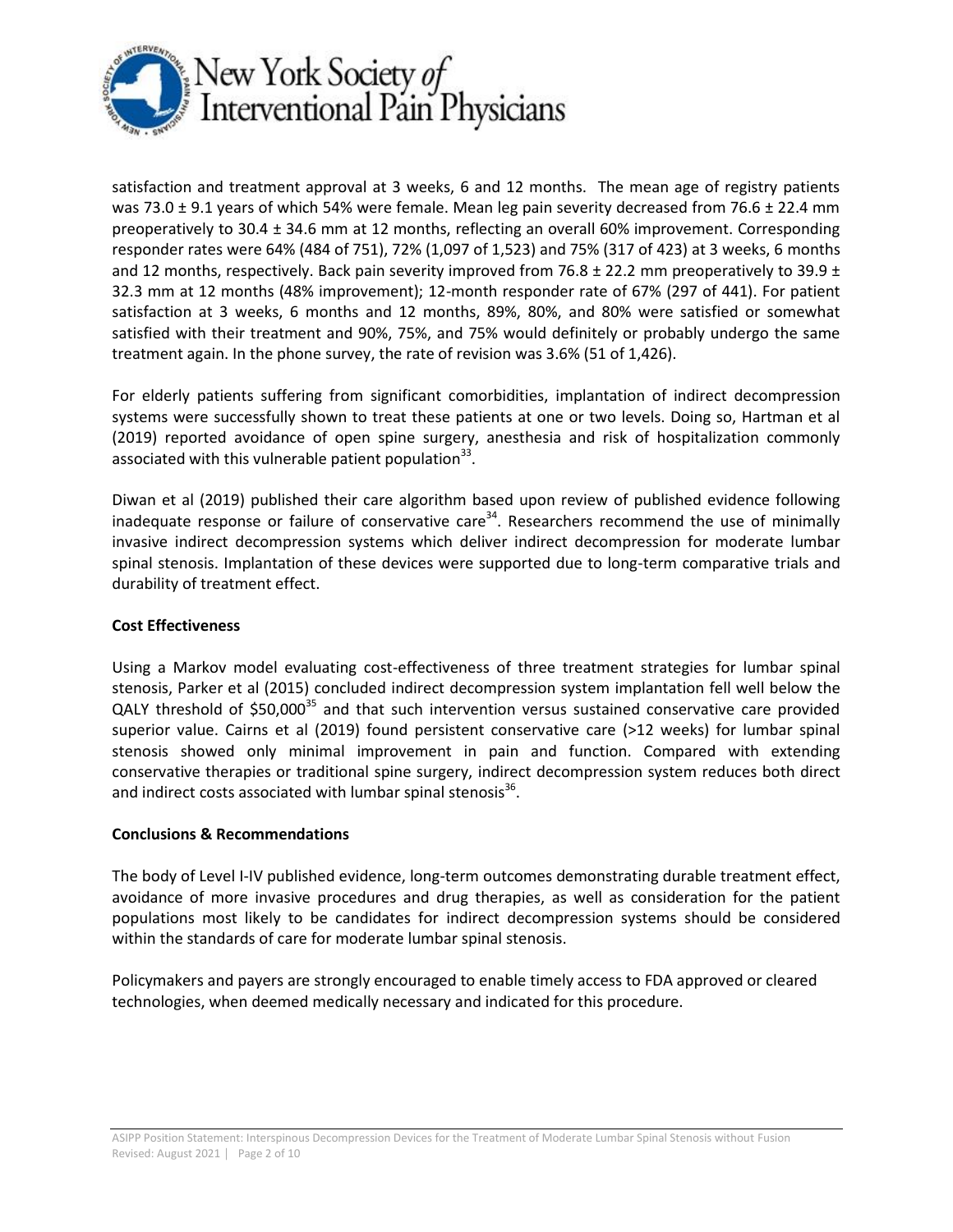

### **References**

 1 Diwan et al. An Algorithmic Approach to Treating Lumbar Spinal Stenosis: An Evidenced-Based Approach. Pain Med. 2019 Dec 1;20(Suppl 2):S23-S31. doi: 10.1093/pm/pnz133

 $^2$  Lurie J, Tomkins-Lane C.. Management of lumbar spinal stenosis. BMJ 2016;352:h6234.

<sup>3</sup> Parenteau, C.S., Lau, E.C., Campbell, I.C. et al. Prevalence of spine degeneration diagnosis by type, age, gender, and obesity using Medicare data. Sci Rep 11, 5389 (2021).

<sup>4</sup> Kalichman, L., Guermazi, A., Li, L. & Hunter, D. J. Association between age, sex, BMI and CT-evaluated spinal degeneration features. J. Back Musculoskelet. Rehabil. 22, 189–195. (2009); Kalichman, L., Kim, D. H., Li, L., Guermazi, A. & Hunter, D. J. Computed tomography-evaluated features of spinal degeneration: prevalence, intercorrelation, and association with selfreported low back pain. Spine J. 10, 200–208. (2010).

5 Genevay S, Atlas SJ. Lumbar spinal stenosis. Best Pract Res Clin Rheumatol. 2010 Apr;24(2):253-65. doi: 10.1016/j.berh.2009.11.001. PMID: 20227646; PMCID: PMC2841052.

 $^6$  Jenis LG, An HS. Spine update. Lumbar foraminal stenosis. Spine 2000;25(3):389–94.

 $^7$  Tomkins-Lane C, Melloh M, Lurie J, et al. ISSLS prize winner: Consensus on the clinical diagnosis of lumbar spinal stenosis: Results of an international Delphi study. Spine 2016;4115:1239–46.

<sup>8</sup> Manchikanti L, Knezevic NN, Navani A, Christo PJ, Limerick G, Calodney AK, Grider J, Harned ME, Cintron L, Gharibo CG, Shah S, Nampiaparampil DE, Candido KD, Soin A, Kaye AD, Kosanovic R, Magee TR, Beall DP, Atluri S, Gupta M, Helm Ii S, Wargo BW, Diwan S, Aydin SM, Boswell MV, Haney BW, Albers SL, Latchaw R, Abd-Elsayed A, Conn A, Hansen H, Simopoulos TT, Swicegood JR, Bryce DA, Singh V, Abdi S, Bakshi S, Buenaventura RM, Cabaret JA, Jameson J, Jha S, Kaye AM, Pasupuleti R, Rajput K, Sanapati MR, Sehgal N, Trescot AM, Racz GB, Gupta S, Sharma ML, Grami V, Parr AT, Knezevic E, Datta S, Patel KG, Tracy DH, Cordner HJ, Snook LT, Benyamin RM, Hirsch JA. Epidural Interventions in the Management of Chronic Spinal Pain: American Society of Interventional Pain Physicians (ASIPP) Comprehensive Evidence-Based Guidelines. Pain Physician. 2021 Jan;24(S1):S27-S208. PMID: 33492918.

 $^9$  Cairns K et al. Cost-effectiveness and Safety of Interspinous Process Decompression (Superion)Pain Medicine, 20(S2), 2019, S2–S8 Review article

<sup>10</sup> Diwan et al. An Algorithmic Approach to Treating Lumbar Spinal Stenosis: An Evidenced-Based Approach. Pain Med. 2019 Dec 1;20(Suppl 2):S23-S31. doi: 10.1093/pm/pnz133).

<sup>11</sup> Ghogawala Z, et al.: Laminectomy plus Fusion versus Laminectomy Alone for Lumbar Spondylolisthesis. NEJM 2016; Weinstein JN, Tosteson TD, Lurie JD, et al. Surgical versus nonsurgical therapy for lumbar spinal stenosis (2 years) N Engl J Med. 2008;358(8):794-810; Weinstein JN, et al.: Surgical versus Non-Operative Treatment for Lumbar Spinal Stenosis. Four-Year Results of the Spine Patient Outcomes Research Trial (SPORT). Spine 2010*.*

<sup>12</sup> Forsth P et al. A Randomized, Controlled Trial of Fusion Surgery for Lumbar Spinal Stenosis. N Engl J Med 2016; 374:1413-1423).

<sup>13</sup> Deyo RA et al. Trends, Major Medical Complications, and Charges Associated with Surgery for Lumbar Spinal Stenosis in Older Adults. JAMA 2010; 303,1259-1265.

<sup>14</sup> Lauryssen C, et al.: Stand-alone interspinous spacer versus decompressive laminectomy for treatment of lumbar spinal stenosis. Expert Rev Med Devices 2015; 12(6):763-769.

ASIPP Position Statement: Interspinous Decompression Devices for the Treatment of Moderate Lumbar Spinal Stenosis without Fusion Revised: August 2021 │ Page 2 of 10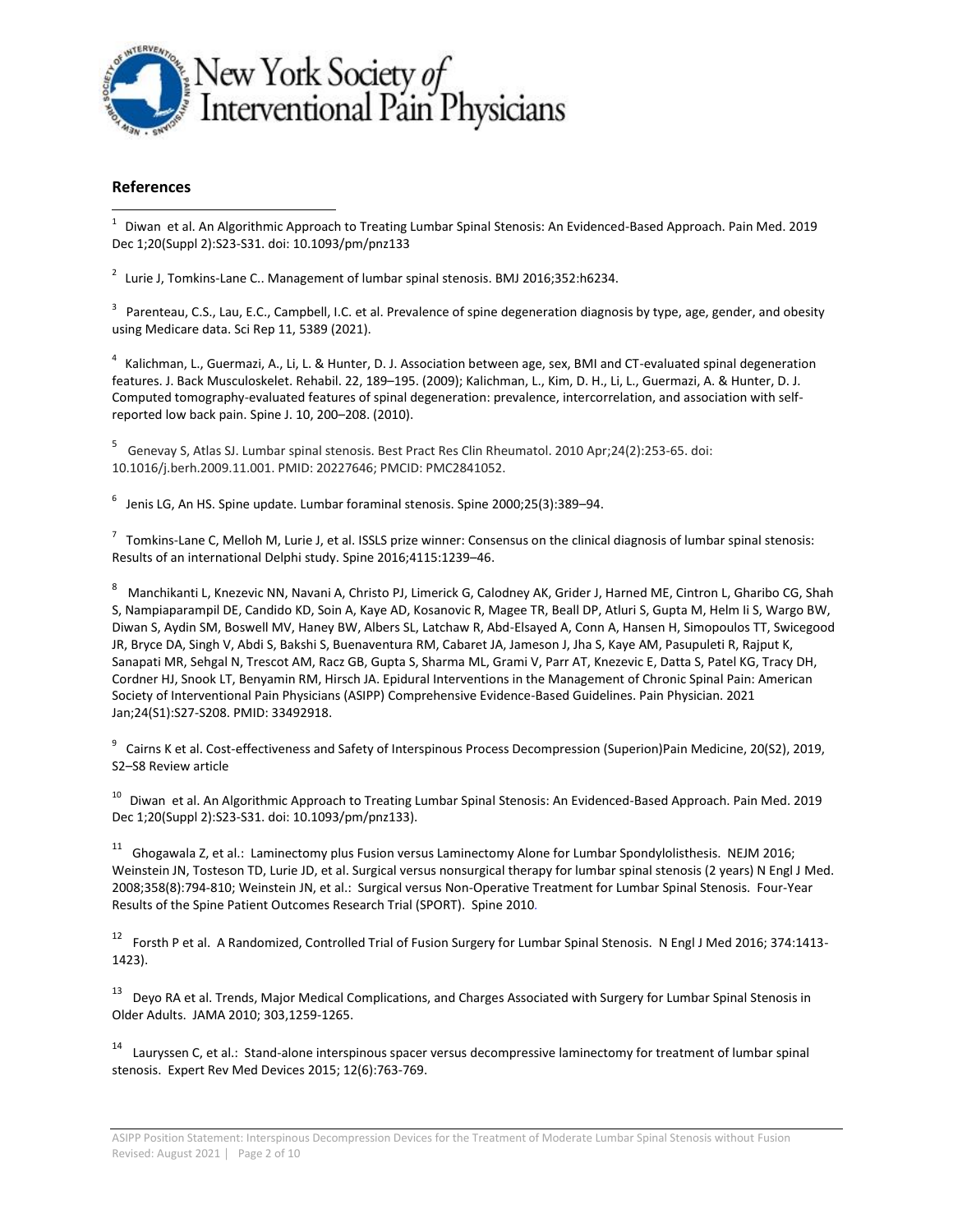

l

15 Hartman J, Granville M, Jacobson RE. The Use of Vertiflex® Interspinous Spacer Device in Patients With Lumbar Spinal Stenosis and Concurrent Medical Comorbidities. Cureus. 2019 Aug 12;11(8):e5374. doi: 10.7759/cureus.5374. PMID: 31616607; PMCID: PMC6786837.

<sup>16</sup> Slater J, Kolber MJ, Schellhase KC, et al. The influence of exercise on perceived pain and disability in patients with lumbar spinal stenosis. A systematic review of randomized controlled trials. Am J Lifestyle Med 2016;102:136–47.

<sup>17</sup> Lindback Y, Tropp H, Enthoven P, Abbott A, Oberg B.. PREPARE: Presurgery physiotherapy for patients with degenerative lumbar spine disorder: A randomized controlled trial. Spine J 2018;188:1347–55.

<sup>18</sup> Kuritzky L, Samraj GP. Nonsteroidal anti-inflammatory drugs in the treatment of low back pain. J Pain Res. 2012;5:579-590. doi:10.2147/JPR.S6775.

<sup>19</sup> Finnerup NB, et al. Pharmacotherapy for neuropathic pain in adults: A systematic review and meta-analysis. Lancet Neurol 2015; 14:162–73.

<sup>20</sup> Dowell, D., Haegerich, T. M., & Chou R: CDC Guideline for Prescribing Opioids for Chronic Pain-United States, 2016 Morbidity and Mortality Weekly Report. JAMA - J Am Med Assoc 2016 at <http://www.cdc.gov/mmwr/cme/conted.html.

<sup>21</sup> Adogwa O, Davison MA, Vuong VD, et al.. Long term costs of maximum non-operative treatments in patients with symptomatic lumbar stenosis or spondylolisthesis that ultimately required surgery: A five-year cost analysis.

<sup>22</sup> Manchikanti L, Knezevic NN, Navani A, Christo PJ, Limerick G, Calodney AK, Grider J, Harned ME, Cintron L, Gharibo CG, Shah S, Nampiaparampil DE, Candido KD, Soin A, Kaye AD, Kosanovic R, Magee TR, Beall DP, Atluri S, Gupta M, Helm Ii S, Wargo BW, Diwan S, Aydin SM, Boswell MV, Haney BW, Albers SL, Latchaw R, Abd-Elsayed A, Conn A, Hansen H, Simopoulos TT, Swicegood JR, Bryce DA, Singh V, Abdi S, Bakshi S, Buenaventura RM, Cabaret JA, Jameson J, Jha S, Kaye AM, Pasupuleti R, Rajput K, Sanapati MR, Sehgal N, Trescot AM, Racz GB, Gupta S, Sharma ML, Grami V, Parr AT, Knezevic E, Datta S, Patel KG, Tracy DH, Cordner HJ, Snook LT, Benyamin RM, Hirsch JA. Epidural Interventions in the Management of Chronic Spinal Pain: American Society of Interventional Pain Physicians (ASIPP) Comprehensive Evidence-Based Guidelines. Pain Physician. 2021 Jan;24(S1):S27-S208. PMID: 33492918.

<sup>23</sup> Bates D et al. A Comprehensive Algorithm for Management of Neuropathic Pain. Pain Medicine, 20, 2019, S2–S12; U.S. Department of Health and Human Services (2019, May). Pain Management Best Practices Inter-Agency Task Force Report: Updates, Gaps, Inconsistencies, and Recommendations. Retrieved from U. S. Department of Health and Human Services website: [https://www.hhs.gov/ash/advisory-committees/pain/reports/index.html.](about:blank) ASIPP-NANS factsheet).

<sup>24</sup> de Schepper EI, Overdevest GM, Suri P, et al. Diagnosis of lumbar spinal stenosis: An updated systematic review of the accuracy of diagnostic tests. Spine 2013;388:E469–81.

<sup>25</sup> Reference: Superion Interspinous Spacer, FDA PMA approval order and indications for use (P140004) accessed at: [https://www.accessdata.fda.gov/scripts/cdrh/cfdocs/cfPMA/pma.cfm?id=P140004.](about:blank)

<sup>26</sup> Block JE, Lavelle WF, Nunley PD. Toward a cure for lumbar spinal stenosis: The potential of interspinous process decompression. Med Hypotheses. 2019 Nov;132:109357. doi: 10.1016/j.mehy.2019.109357. Epub 2019 Aug 10. PMID: 31421414.

27 Falowski SM, Sayed D, Deer TR, Brescacin D, Liang K. Biomechanics and Mechanism of Action of Indirect Lumbar Decompression and the Evolution of a Stand-alone Spinous Process Spacer. Pain Med. 2019 Dec 1;20(Suppl 2):S14-S22. doi: 10.1093/pm/pnz129. PMID: 31808533; PMCID: PMC7101165.

<sup>28</sup> Patel VV, Whang PG, Haley TR, Bradley WD, Nunley PD, Davis RP, Miller LE, Block JE, Geisler FH. Superion interspinous process spacer for intermittent neurogenic claudication secondary to moderate lumbar spinal stenosis: two-year results from a

ASIPP Position Statement: Interspinous Decompression Devices for the Treatment of Moderate Lumbar Spinal Stenosis without Fusion Revised: August 2021 │ Page 2 of 10